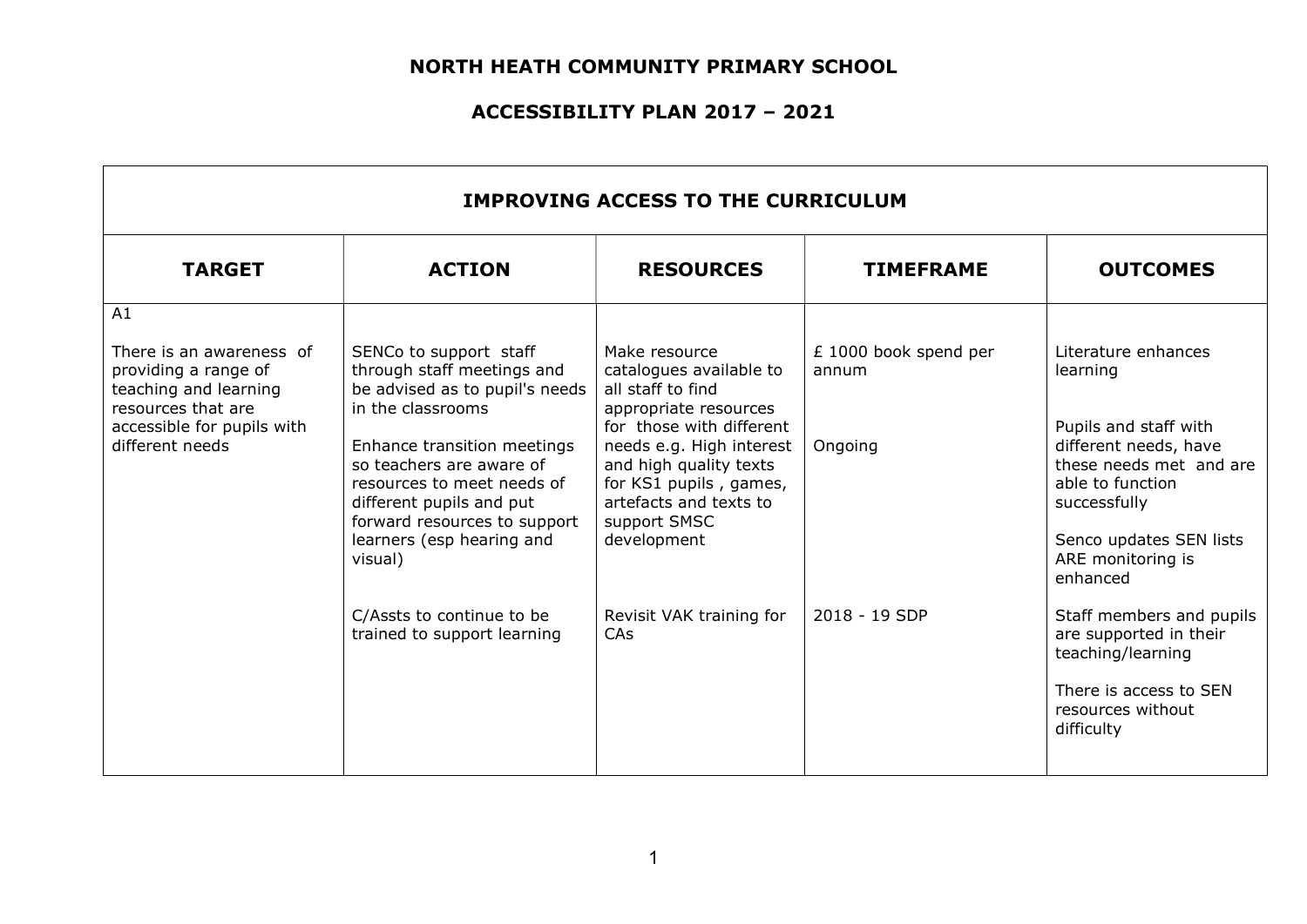|                                                                                                                                      | Review all actions from the<br>updated Fire Risk<br>Assessment.                                                                | Routes, phased internal<br>and external door<br>replacement | Ongoing                                                   | An updated, monitored<br>Fire Risk Assessment is in<br>place                                                                                                                                                                |
|--------------------------------------------------------------------------------------------------------------------------------------|--------------------------------------------------------------------------------------------------------------------------------|-------------------------------------------------------------|-----------------------------------------------------------|-----------------------------------------------------------------------------------------------------------------------------------------------------------------------------------------------------------------------------|
|                                                                                                                                      | Ensure clear routes around<br>classes/school                                                                                   |                                                             | Ongoing                                                   | Exit routes are clearly<br>understood by all staff<br>and all pupils                                                                                                                                                        |
| A2<br>Teachers have developed<br>their knowledge of age<br>related expected outcomes<br>for independent writing<br>across the school | Agree expected outcomes<br>and monitor<br>Staff liaison ensures that<br>specific information is<br>transferred where necessary | Staff meetings                                              | Annual moderation and<br>standardisation                  | Teachers continue to be<br>aware of and use learning<br>methods, such as<br>reflection opportunities to<br>engage writers<br>Chris Quigley Training<br>Song of Sounds Training<br>Staff meetings<br>Assessment for Learning |
| A <sub>3</sub><br>All pupils can access ipads,<br>or similar, to support<br>learning                                                 | Ipads are networked and are<br>updated on a rolling<br>programme                                                               | £ from DFCG budget                                          | From 2018 onwards SDP<br>(on going, up to 15 units<br>PA) | There is equal access to<br>technology across the<br>school<br>Effectiveness of ICT<br>provision is monitored by<br>the curriculum group                                                                                    |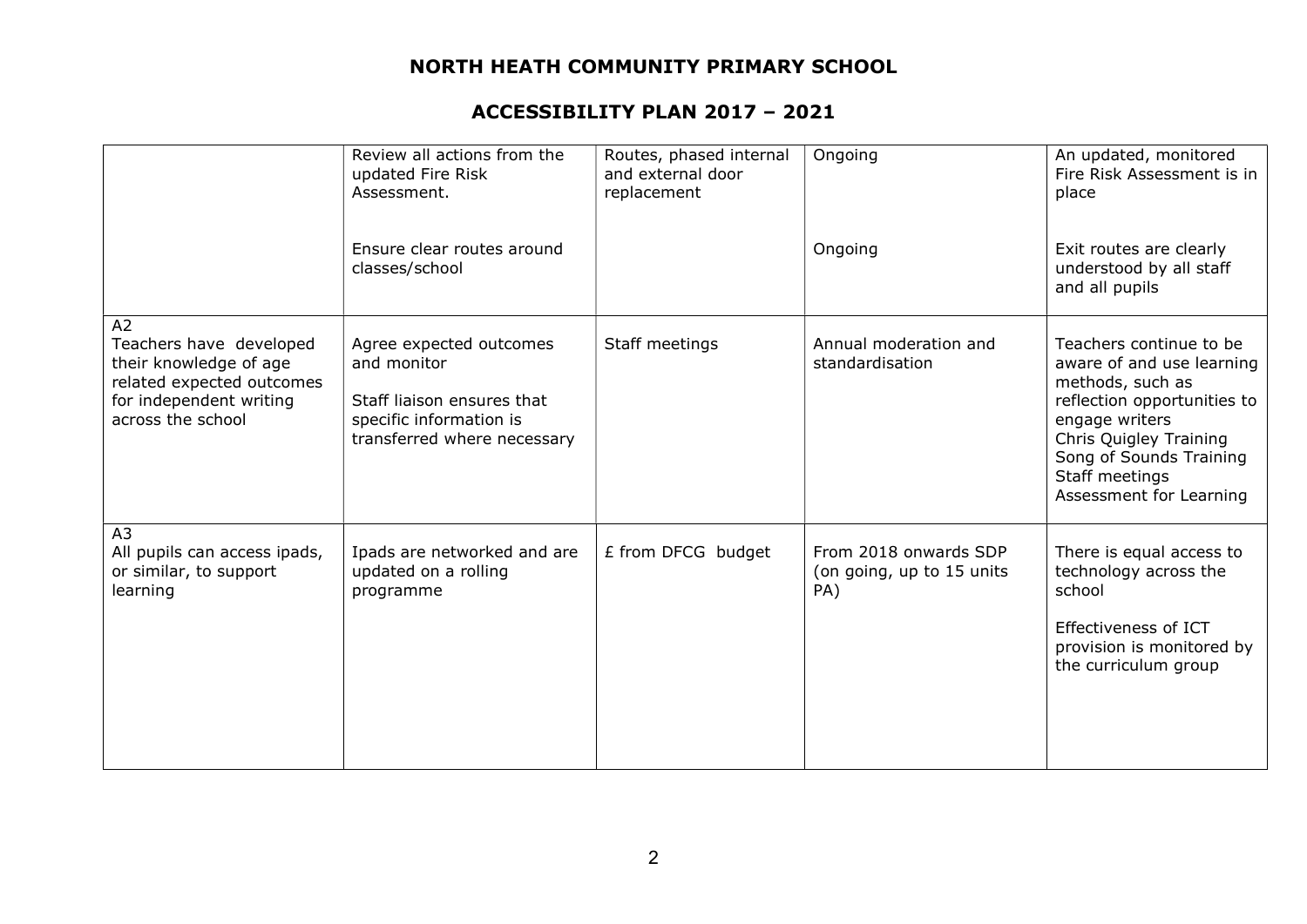| A4<br>Revisit the use of young<br>leaders, possibly pursue the<br>Prince William Award and<br>support MMS | Play buddies watch out for<br>the vulnerable in the<br>playground /support when<br>there are disputes | Trained pupils<br>Supervisor liaison with<br>class teachers                                                                              | $2019 - 20$ SDP<br>Ongoing     | Pupils feel there is<br>support and fun in the<br>playground          |
|-----------------------------------------------------------------------------------------------------------|-------------------------------------------------------------------------------------------------------|------------------------------------------------------------------------------------------------------------------------------------------|--------------------------------|-----------------------------------------------------------------------|
|                                                                                                           | Staff promote the playing of<br>different games                                                       | Stickers to distribute<br>Playground games<br>Redevelopment of<br>Infant artificial surface<br>and YR outdoor                            |                                | There is a happy playtime<br>for all with a low level of<br>incidents |
|                                                                                                           | Lunchtime supervisors<br>actively encourage play                                                      | redecoration<br>Provision of seating,<br>tables and games and a<br>ball 'skirt' for<br>playground gate<br>Provision of shade on<br>field |                                | Resilience of some more<br>vulnerable pupils<br>improves              |
|                                                                                                           | Midday Meals Supervisor's<br>handbook is updated and<br>redistributed                                 | Handbook and games<br>bank<br>Review playground<br>markings                                                                              | $2018 - 19$ Handbook<br>review | Midday Meals Supervisors<br>are supported in their<br>role            |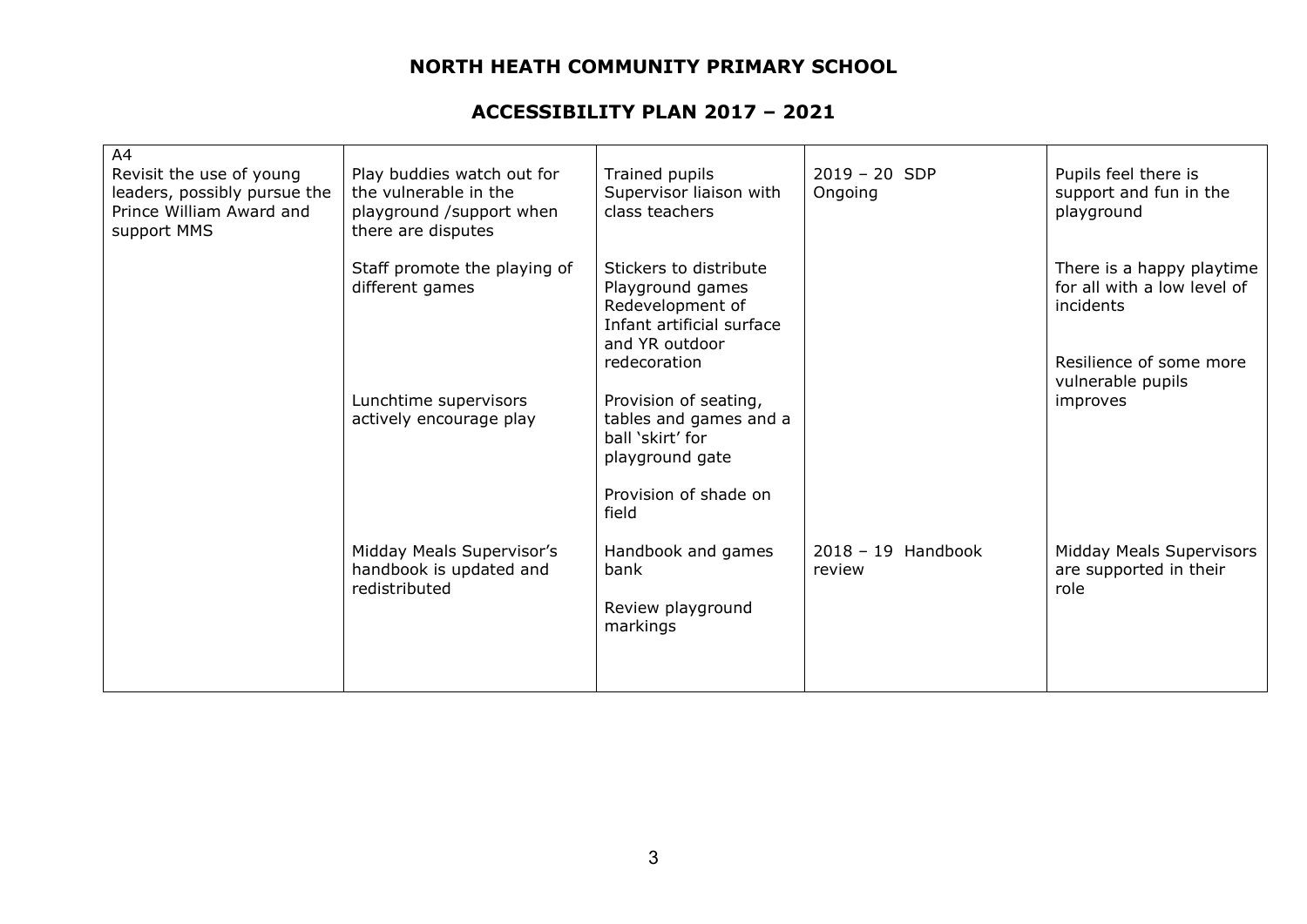### ACCESSIBILITY PLAN 2017 – 2021

#### IMPROVING ACCESS TO THE CURRICULUM COMMENTS/REVIEW

#### Autumn 2018

A1 – SENCo support for staff has been considerable and was commented on in the Ofsted report. A jointly produced locality intervention booklet for staff to use as a first point of reference has been well received. Lists showing the progress of different groups of children have been collected at assessment meetings. CAs have been trained to support learning – phonics (Song of Sounds) in September 2017, Social Communication (Y3 November 2017), Epilepsy (November and December 2017), Sensory Processing (Y2 November 2017), Medicines (January 2018), De-escalation and Behaviour for Learning (February 2018), SATA (March, April 2018), Learning Mentor (May 2017), Transition meetings have been further enabled by blocking 3 staff meetings at the end of the academic year, YR induction visits and hosting high schools.

A2 – Teachers have further developed their knowledge of age related expected outcomes through reviewing the curriculum across the school, enhanced monitoring of books and planning, including outcomes and by the setting of challenging targets that have been monitored each term and woven into appraisal.

A3 – Effectiveness of ICT provision has been monitored by the curriculum group and reported to governors each term through impact reports. The biggest development, which as worked well both financially and organisationally, has been the shared printers. FONH will donate £9000 to assist in provision in 2018 – 19.

A4 – We have newly trained playground leaders but governors decided not to pursue the PWA. The infant artificial surface has been repaired and the YR outdoor area has been increased considerably by moving fencing. Additional multi coloured seating and tables has been provided. FONH have provided additional shade on the field.

#### Autumn 2019

A1 - VAK training for CAs was not revisited as the Senco moved schools at Christmas 2018. This will be included in future SDP by the new Senco, who took up the position in September 2019. Provision of quality texts in classroom libraries has been a focus under the advice of WS Library Service. Across the school, a focus on reading for pleasure has allowed for a wider range of quality texts to be used by class teachers. Following SMT training in October, this will an ongoing process as we continue to review the curriculum and move towards a whole school map of texts to ensure that an appropriate range is in place. CAs continue to be trained to support wellbeing and learning: Calculation Policy, Feedback through lesson observations and drop ins, Medicines, First aid, Speech and Language Delay (YR), Speech and Language (individual pupils), Physiotherapy, Safeguarding, Epilepsy, Diabetes, Intimate Care Policy, Senco Meetings and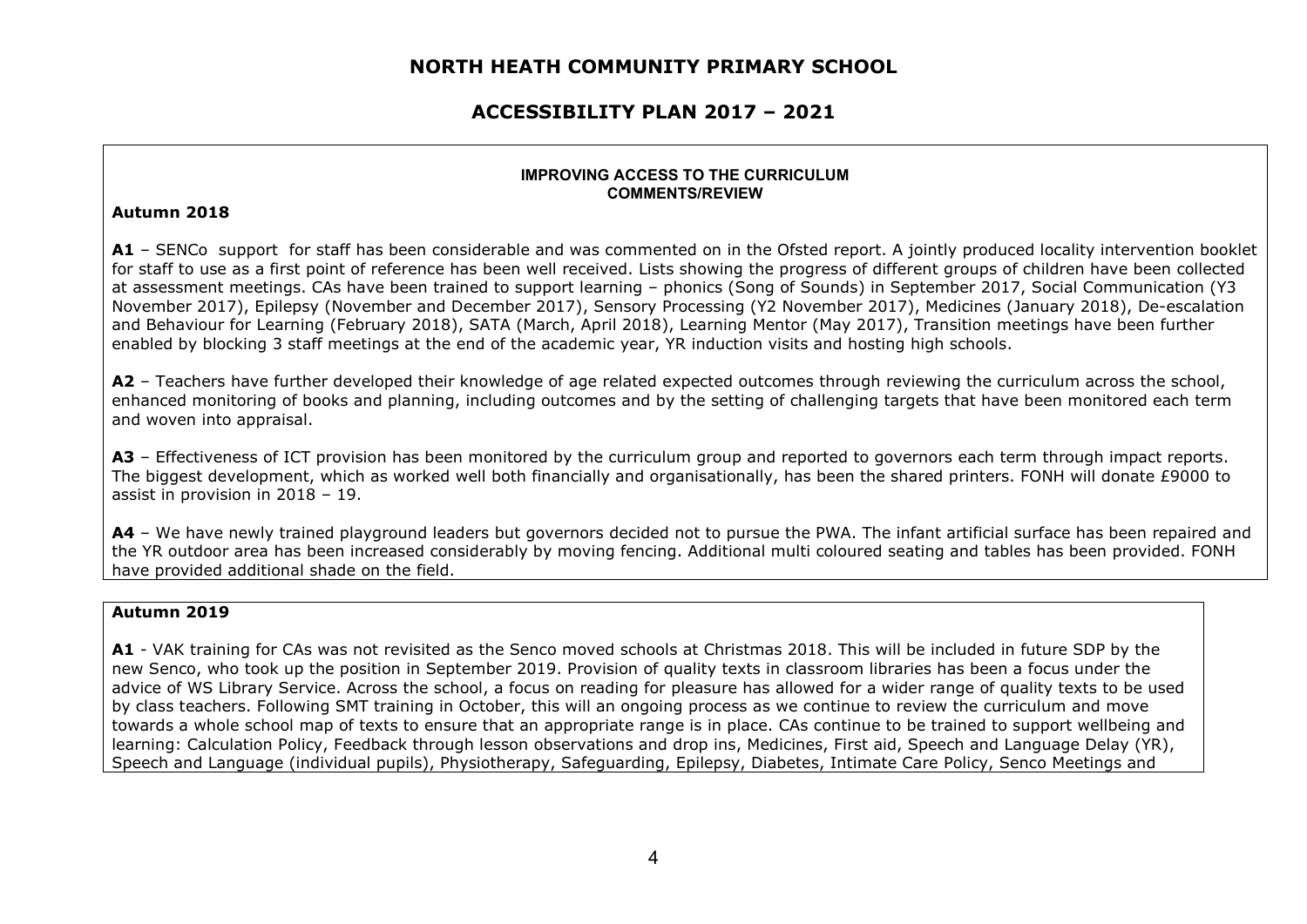### ACCESSIBILITY PLAN 2017 – 2021

#### Statutory Assessments.

A2 – SMT have further developed their understanding of intent, Implementation and Impact following a Chris Quigley course, which we organised for our locality schools. This will help staff understand our intent when it comes to the wider curriculum. Our new teacher in Y1 joined us already trained with Song of Sounds. Lesson observations shows strongly developed AfL across the school and the Y6 moderation demonstrated rigorous professional standards regarding age related expectations in writing.

A3 - Another 15 ipads, supported by our Friends of North Heath, have arrived and been set up for use from the Autumn Term.

A4 – The front playground markings need updating using Sports Funding in 2020 – 21 SDP. YR outdoor area has been redecorated and new resources are in place. Any low level incidents have been dealt with quickly and are rigorously recorded and followed up by the SMT then reported to governors.

#### Autumn 2020

A1 – Inco made 1:1 calls to those with EHCP during lockdown. MG made 1:1 calls to those considered vulnerable and CLA during lockdown. Support given as appropriate, including CiN and CP meetings and learning resources. Inco has purchased 'Communicate in Print' plus additional licenses for social story use in classes. Pupils with sensory needs have been supported by WS Sensory Teacher.

A2 – DHT became a DfE accredited trained moderator. AfL feedback has been provided for lesson observations, drop ins and book sweeps. Questioning skills were a focus and our Curriculum Statement was agreed by all teachers following SMT training and staff meetings.

A3 – CleverTouch screens were installed in Y4 and Y5 and iPad Apps were rationalised. Provision of iPads was further enhanced across the school.

A4 - Playground games/resources/storage was purchased and provision of equipment modified in response to Covid-19. Behaviour incidents remain low. One school 'refuser' improved their attendance significantly. School remained open throughout full and partial lockdown, including bank holidays, for all key worker and vulnerable children. We also hosted another school on site to support our locality. MMS handbook has been distributed to all who have required it – duties have needed to be changed regularly in response to Covid.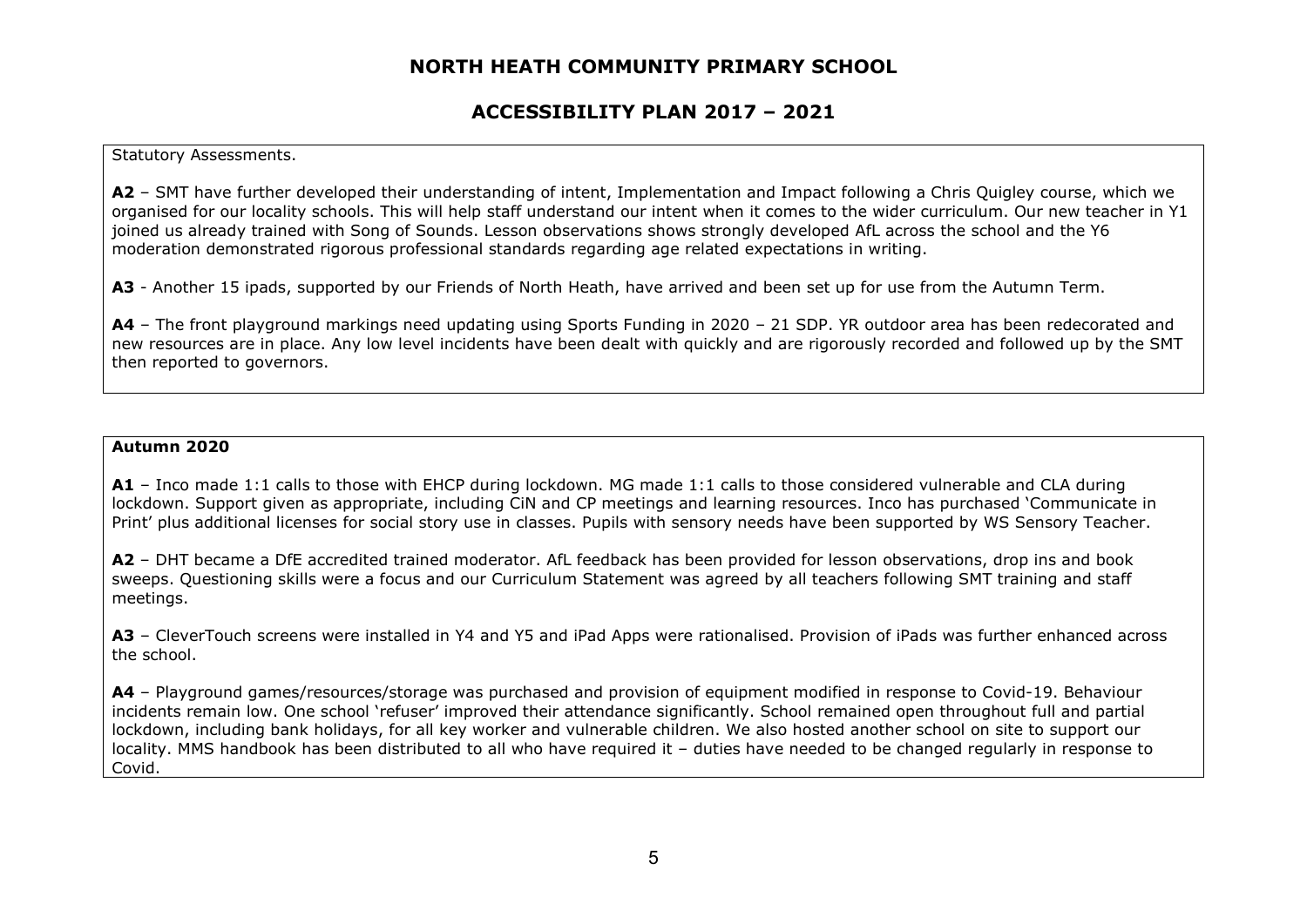### ACCESSIBILITY PLAN 2017 – 2021

### Autumn 2021

A1 - New sensory circuit resources purchased and used by pupils who require them. Transition held face to face over 3 staff meetings in the Summer Term. SMSC Policy and Map agreed across the school. FRA reviewed 29.9.21 and exit routes monitored weekly by FW. New library installed and open for use from September 2021. Y6m turned 180 degrees for teaching with additional teaching boards installed.

A2 – English books monitored by HT, DHT and SMT on 30.9.21 with written feedback given to every class teacher. Standardisation took place on 22.9.21. Song of Sounds training for parent/s/carer/s booked for 21.10.21.

A3 - CleverTouch boards now installed in YR, 3, 4, 5, 6. Provision of devices during Covid a success due to engagement with community links near and far.

A4 – Playground markings updated 2.10.21. Resurfacing the trim trail has been delayed but will provide additional play space and shade. To re-visit playground buddies, benches and signs to promote in next accessibly plan.

### Do governors have any ideas that we could consider for inclusion on our next Accessibility Plan?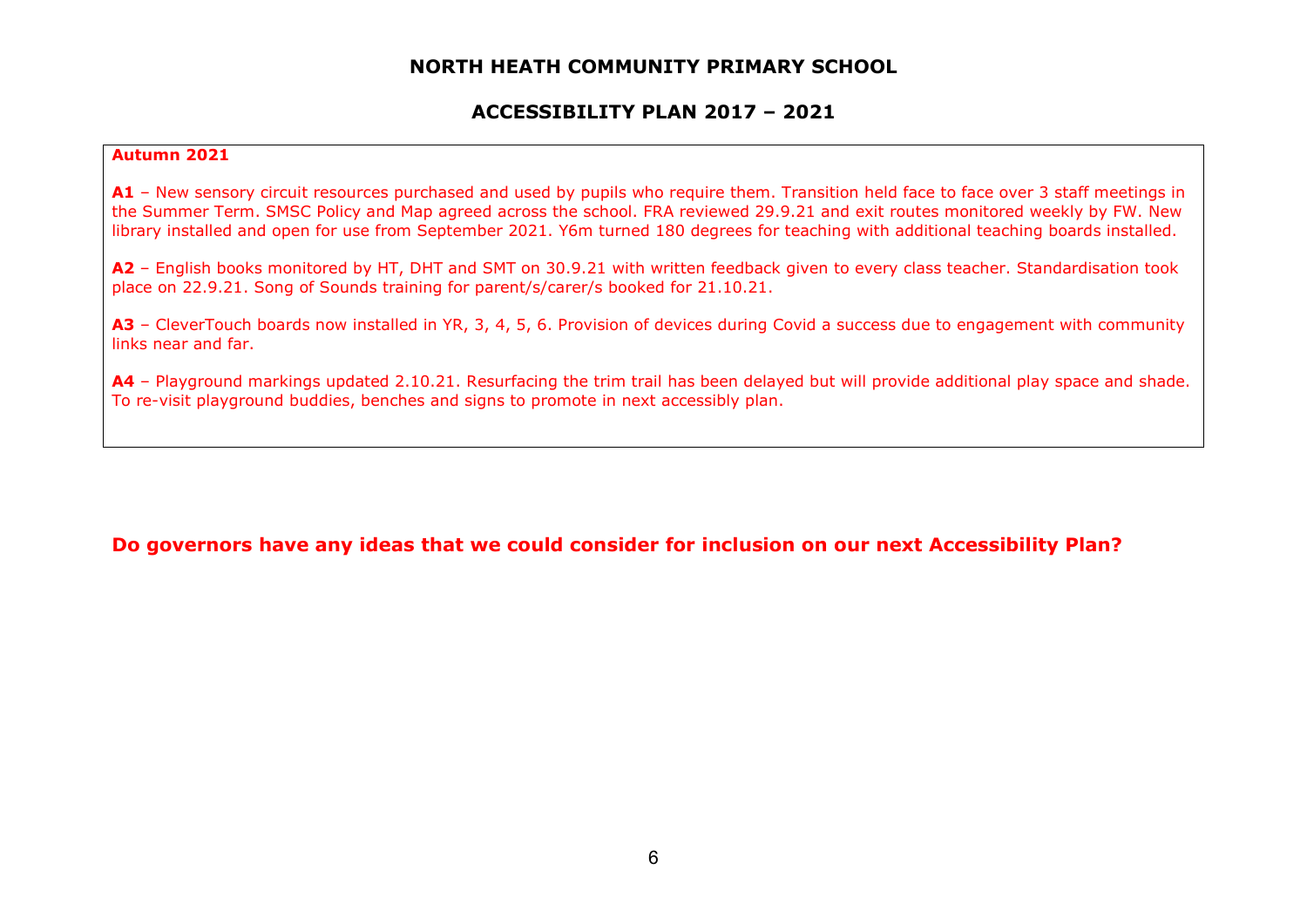## ACCESSIBILITY PLAN 2017 – 2021

 $\Gamma$ 

| IMPROVING ACCESS TO THE PHYSICAL ENVIRONMENT and INFORMATION                                                      |                                                                                                                                                                                                             |                                                                                             |                                                               |                                                                                                                                                                  |
|-------------------------------------------------------------------------------------------------------------------|-------------------------------------------------------------------------------------------------------------------------------------------------------------------------------------------------------------|---------------------------------------------------------------------------------------------|---------------------------------------------------------------|------------------------------------------------------------------------------------------------------------------------------------------------------------------|
| <b>TARGET</b>                                                                                                     | <b>ACTION</b>                                                                                                                                                                                               | <b>RESOURCES</b>                                                                            | <b>TIMEFRAME</b>                                              | <b>OUTCOMES</b>                                                                                                                                                  |
| <b>B1</b><br>The school is Risk<br>Assessment (including fire<br>and other hazards as in<br>Emergency Plan) aware | Staff and pupils are made<br>aware of Risk /Fire<br>Assessments in their own<br>classroom /environment<br>following building work                                                                           | Training by WSCC re:<br>Emergency Plan,<br><b>Educational Visits and</b><br>Lockdown Policy | Ongoing following Autumn<br>2017 Lockdown Policy<br>agreement | Staff and pupils are<br>made aware of risk in<br>their environment and<br>act responsibly                                                                        |
| <b>B2</b><br>Movement between the<br>buildings is safe and<br>accessible                                          | PDP planning and actions<br>where necessary $-$ car park<br>and front access/fencing to<br>review<br>Enhance lighting solutions<br>to front car park<br>Possible relocation of sheds<br>in front playground | £ from Capital works and<br>school budget                                                   | Summer 2019/20 possible<br>project depending on<br>finance    | There is a safe site<br>Safe movement and<br>accessibility is<br>enhanced around the<br>main entrance<br>Well lit, safe access,<br>reviewed routes for<br>pupils |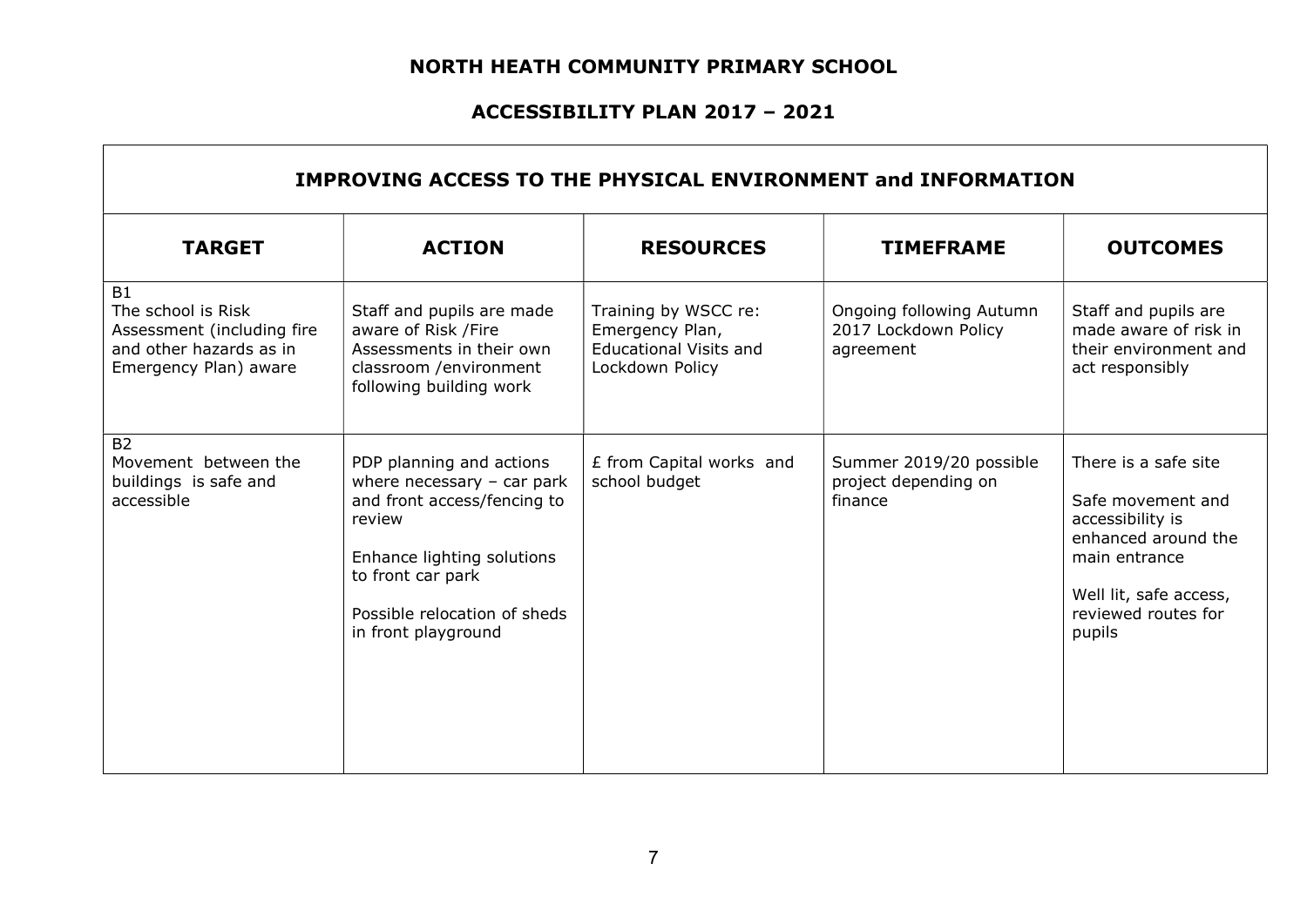| B <sub>3</sub><br>Surfaces are flat and hazard<br>free to play on                                                       | Resurface parts of front<br>playground<br>Review use of nature area<br>Annual jet wash of YR | <b>DFCG</b><br>School Budget | Ongoing                                                         | Part resurface artificial<br>area, flags and tarmac<br>to be considered as<br>required<br>Possible ongoing<br>project linked to<br>curriculum provision |
|-------------------------------------------------------------------------------------------------------------------------|----------------------------------------------------------------------------------------------|------------------------------|-----------------------------------------------------------------|---------------------------------------------------------------------------------------------------------------------------------------------------------|
|                                                                                                                         | artificial surface                                                                           |                              |                                                                 |                                                                                                                                                         |
| <b>B4</b><br>There is adequate<br>ventilation and glare will be<br>eliminated by blinds instead<br>of curtains in:      | Blinds for rooms<br>Close internal YR windows<br>Replacement doors and<br>windows            | School Budget                | 2017 onwards                                                    | There will be no glare<br>and rooms are well<br>ventilated                                                                                              |
| <b>YR</b><br>Mulberry<br>Music Room                                                                                     |                                                                                              |                              |                                                                 |                                                                                                                                                         |
| <b>B5</b><br>There will be safe access to<br>and from the front<br>playground and the front<br>car park                 | Possible drop kerb for<br>deliveries<br>Lighting<br>Fencing<br>Entry system                  | School Budget                | 2019 onwards                                                    | Car park and routes<br>are safe during dark<br>and access is clear<br>during the day                                                                    |
| <b>B6</b><br>Awareness Raising and<br>meeting the needs of all<br>with respect to the building<br>remains on the agenda | Ensure there is a regular<br>agenda item concerning<br>ideas to promote access for<br>all    |                              | Yearly discussion at<br>Governor level or as the<br>need arises | The school aims to<br>meet the needs of all<br>with regard to access<br>to the whole building                                                           |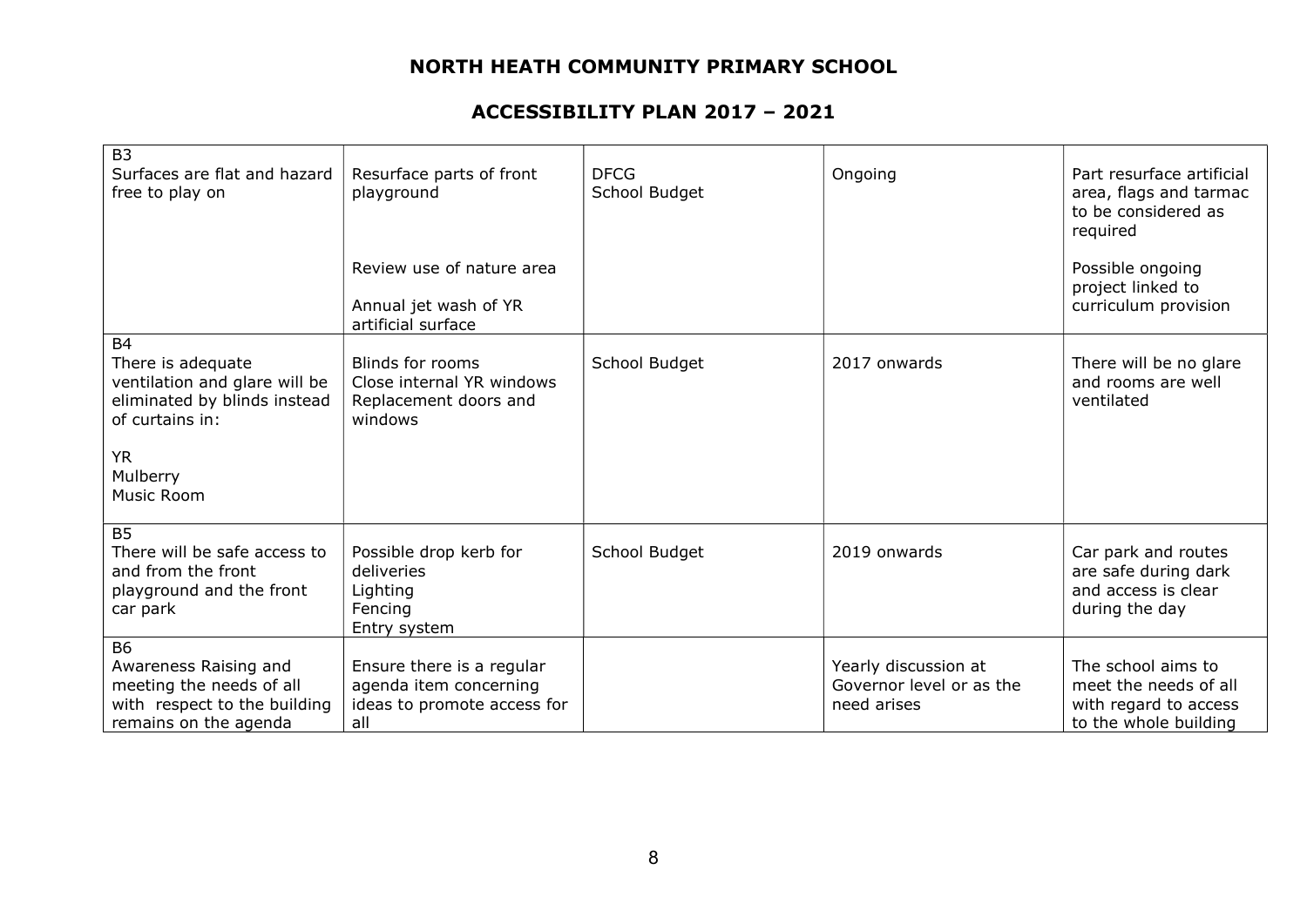## ACCESSIBILITY PLAN 2017 – 2021

| <b>B7</b><br>Payment Systems for<br>Parents are reviewed  | Electronic payment solution<br>is in place<br>Website includes<br>information | Admin support<br>Budget | To go live 2018 onwards                    | Payment option and<br>website information<br>enhances<br>communication with<br>parents |
|-----------------------------------------------------------|-------------------------------------------------------------------------------|-------------------------|--------------------------------------------|----------------------------------------------------------------------------------------|
| B <sub>8</sub><br>The field development<br>includes shade | FONH project                                                                  | FONH funds              | Summer 2018 (pending<br>governor approval) | All pupils have access<br>to additional shade                                          |
| Research solar power<br>options with WS                   |                                                                               |                         |                                            |                                                                                        |

### IMPROVING ACCESS TO THE PHYSICAL ENVIRONMENT and INFORMATION COMMENTS/REVIEW

#### Autumn 2018

B1 - Internal training re: Emergency Plan, Educational Visits and Lockdown Policy have taken place and systems are secure. Staff and pupils are aware of protocols, though we need blinds in some places for a full lockdown.

B2 – Fencing off the pathway from the bank in front of the Y6 mobile in August 2018 has stopped inappropriate play near the car park

**B3** – The unused nature has been resurfaced to improve access to play space

B4 – Blinds are needed for YR and some other areas – see B1

B5 – Car park and routes are safer due to the fence outside Y6M and the local authority have worked with us to discuss possible future redevelopment of routes around the car park, but a solution is proving quite difficult

B6 – Autumn 2018 review to Resources governors

B7 - School can now use BACCS. Parents now have an electronic payment option thanks to the work of our bursar.

B8 - All pupils have access to additional shade from the FONH. We have been selected for solar panels and await further instruction from the local authority.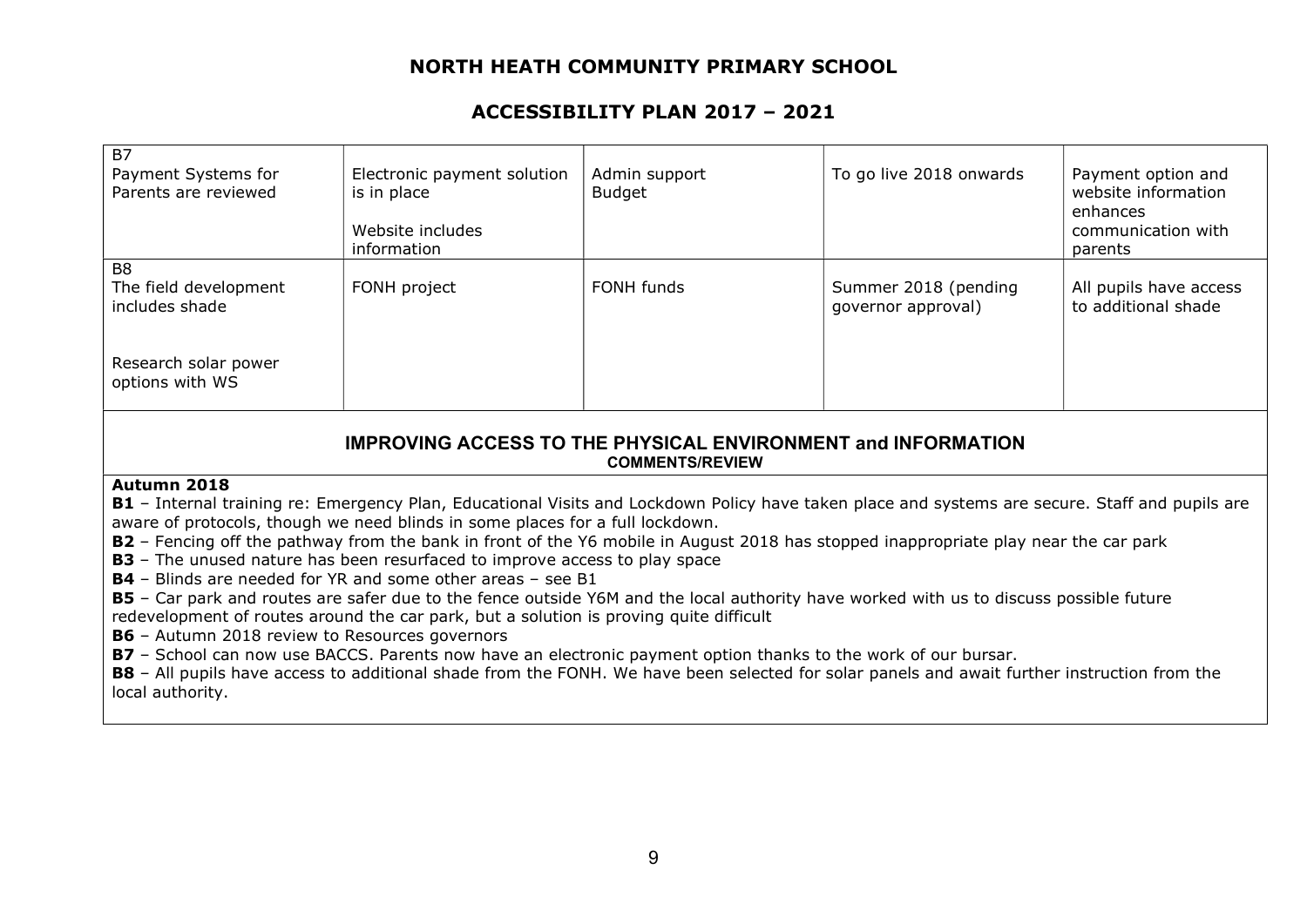## ACCESSIBILITY PLAN 2017 – 2021

#### Autumn 2019

**B1** – Blinds are now in place across the school. Termly fire evacuations and lockdown drills are highly effective.

B2 - Governors have considered the car park and agreed to put its development on our PDP with the local authority. 2 new sheds have been placed on the front playground. We now need to look into alternatives to the current bin shed, which is old and unsightly.

B3 - FONH are teaming up with us to provide additional resources for quiet areas

**B4** – Blinds are now in place across the school.

B5 – The car park development will be in our next PDP and SDP

B6 - Formed part of our Autumn 2019 review of Single Equality Scheme with Resources governors

B7 - The impact of electrical payment on bursar time has been positive and information is on the website.

**B8** - Solar panels have been installed and are in use.

#### Autumn 2020

B1 – The Covid risk assessment was shared with the community following governor agreement. The WSCC Aide Memoire was agreed by the LA on September 2020. Covid fire Drills/Lockdown procedures are in place.

B2 – Following several changes and a false start from contractors, the gate and fencing project is due to start on Saturday 17 October.

B3 - Leaves and tree debris continue to challenge, though the community has been able to come together, socially distanced where necessary, and help us maintain a tidy site. Tree works were agreed for the Autumn 2020 term following a County tree inspection. Ash die back has been addressed at the top of the field.

**B4** – Y4 and 5 rooms have been redecorated and carpet has been laid.

B5 – The fencing project will be finished by autumn half term. A dropped kerb and car park resurfacing will then be considered for 2021.

B6 - Additional temporary in and out gates will be installed for use during the gate project following a Covid related risk assessment with contractors. An additional entry/exit point has been agreed in the playground fencing to further enable flow and social distancing. Covid related signs were purchased and installed.

 $B7 - All$  in place

**B8** – All in place - solar panels were monitored by WS as we started the Autumn 2020 Term.